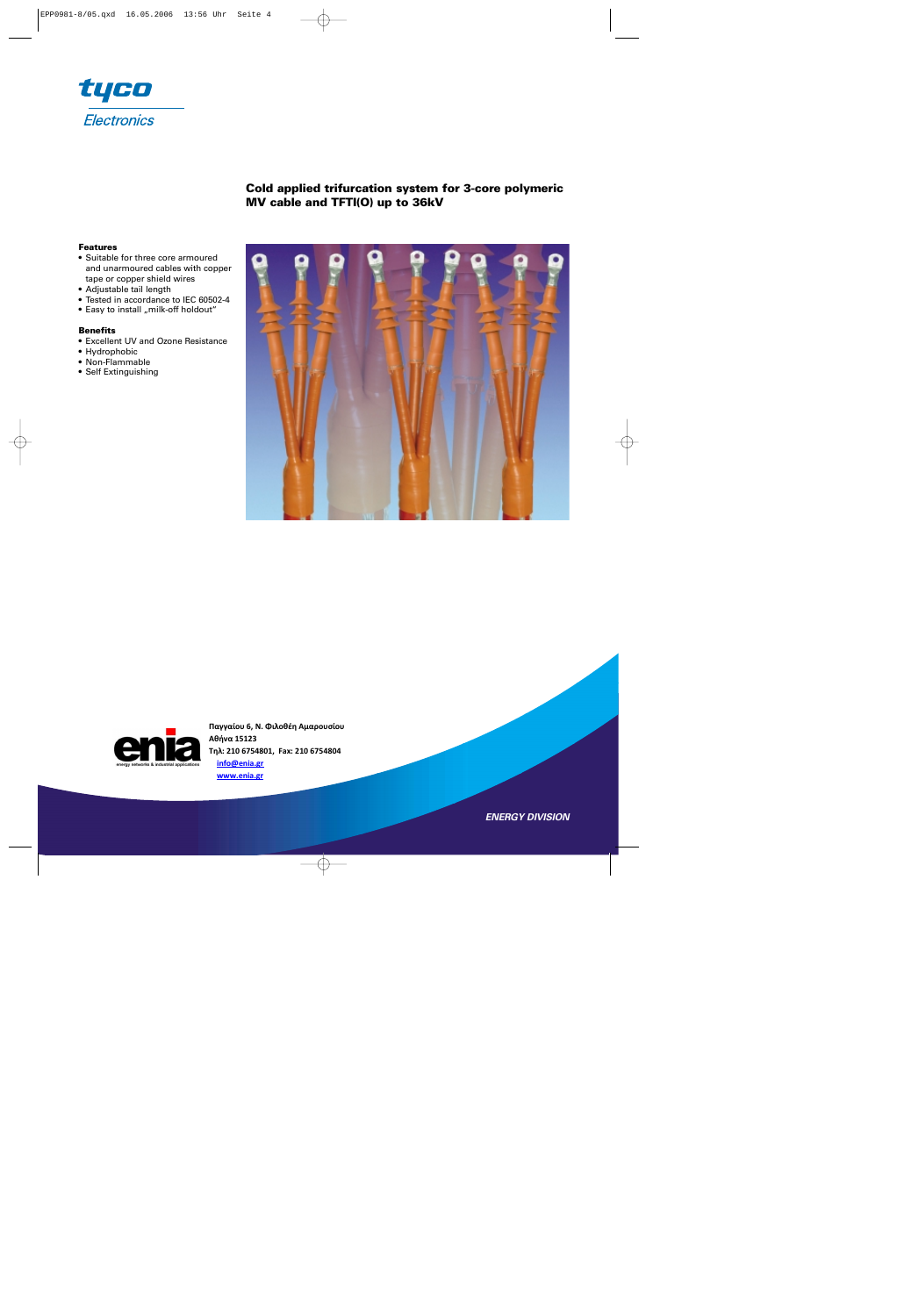# **Raychem Cold applied trifurcation system for 3-core polymeric MV cable and TFTI(O) up to 36kV**

The material makes the difference Raychem cable accessories have been used by utilities and industrial companies around the world for more than 30 years. This ongoing field experience has made Raychem a leader in materials technology for high-voltage applications. Our materials technology is at the core of the development of our new range of cold applied terminations.

The materials used in Raychem cable accessories have been extensively optimised with respect to product design and function, manufacturing and expected service environments.

## **Trifurcation system**

The breakout and the core protection sleeves are made of high quality silicone rubber that has excellent mechanical, hydrophobic, properties.

The system is designed for indoor and outdoor use in all climate conditions. Electrodes that are picking up the leakage current protect the trifurcation system from electrical activity on its surface.

The components combined to provide the important functions required for all medium voltage products:

- Protection against sharp edges over the armour and earthing leads
- Sealing function
- Installability

## **Insulation material**

The material used has undergone thoroughly testing in the development stage, yielding a silicone rubber with exceptional weathering properties. The formulation is based on proven silicon compounds, exhibiting excellent stability and long-term performance, under severe environmental conditions. It delivers outstanding, mechanical strength, elasticity weatherability properties.

## **Application range**

The components will suit three core armoured (DSTA, AWA, SWA) and unarmoured cables from 25 to 400 mm2 . This coverage is achieved with only two sizes of breakouts and core protection tubes for the voltage classes 7.2kV up to 36kV.





## **Kit content**

Each extended TFTI / TFTO kit consists of the termination body, sealant tapes, tinned copper wire binders to form electrodes at the bottom of each termination, breakout, core protection sleeves, silicone lubricant, and glass fibre fabrics to protect the breakout against sharp edges, as well as installation instruction.

For special applications contact your local sales representative.

## **Installation**

Each kit contains an easy-to-follow installation instruction with excellent visuals of the installation steps. Installation is both fast and simple.

#### **Test reports**

The products are tested at IEH, in Karlsruhe, Germany in accordance with IEC 60502-4.

## **Quality**

All components have full traceability of raw materials and manufacture according to ISO 9001 and ISO 14001.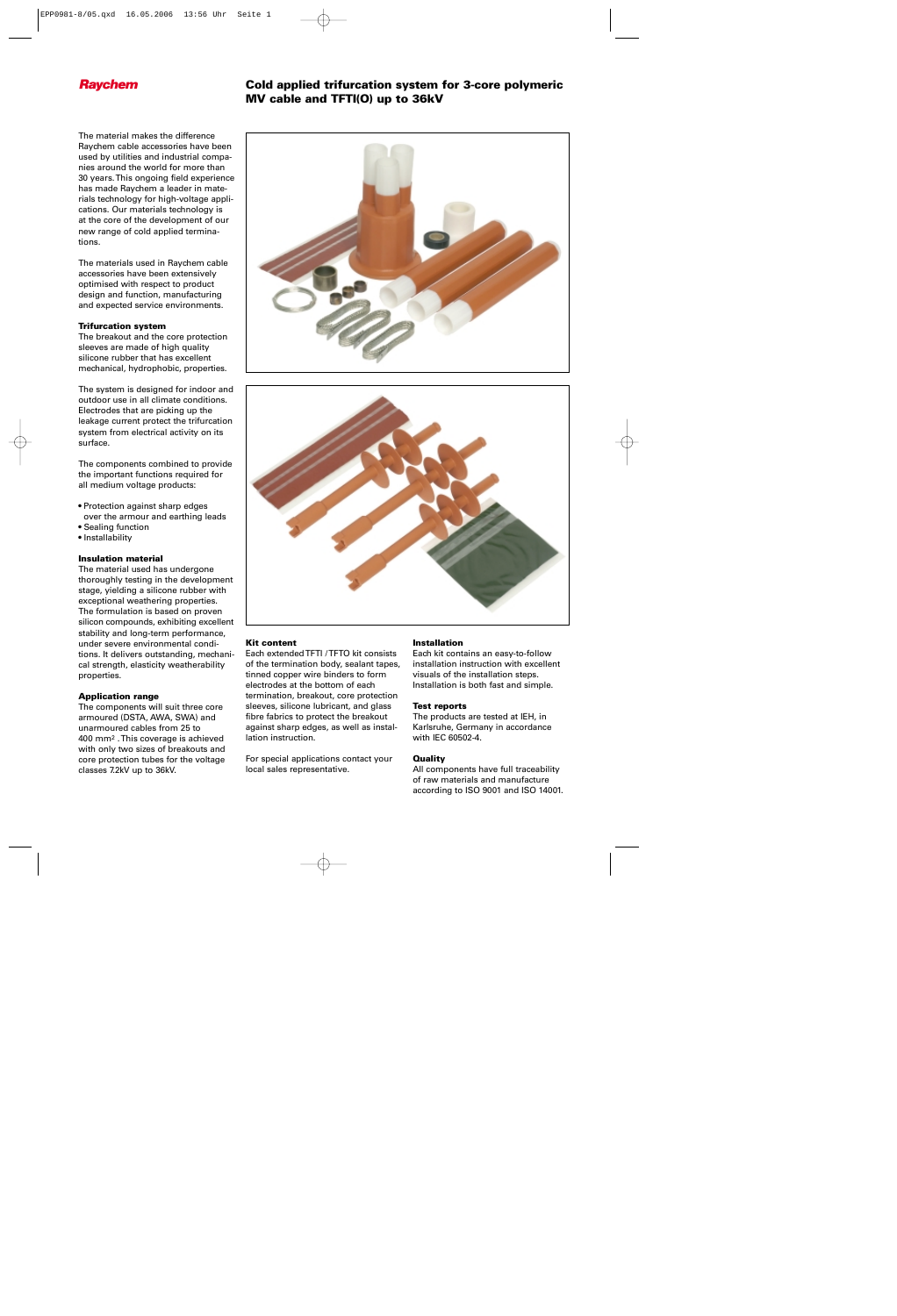

# **Raychem Cold applied trifurcation system for 3-core polymeric MV cable and TFTI(O) up to 36kV**

## **Dimensions as delivered**

| <b>Breakout</b>        | Diameter over cable jacket |      | Diameter over copper tape / core screen |      |  |
|------------------------|----------------------------|------|-----------------------------------------|------|--|
|                        | min.                       | max. | min.                                    | max. |  |
|                        | (mm)                       | (mm) | (mm)                                    | (mm) |  |
| CABA-225-A/A-2         | 32                         | 89   | 15                                      | 32   |  |
| CABA-439-D/B-2         | 70                         | 114  | 30                                      | 39   |  |
| Core protection sleeve | Tube length                |      | Diameter over copper tape / core screen |      |  |
|                        | fully recovered            |      | min.                                    | max. |  |
|                        | (mm)                       |      | (mm)                                    | (mm) |  |
| CNTT-38/11-200-2       | 200                        |      | 15                                      | 32   |  |
| CNTT-38/11-400-2       | 400                        |      | 15                                      | 32   |  |
| CNTT-45/25-200-2       | 200                        |      | 30                                      | 39   |  |
| CNTT-45/25-400-2       | 400                        |      | 30                                      | 39   |  |

## **Application range**

| Trifurcation          | Range                |      |        |      | Tail                | Voltage class  |                 |                    |                    |
|-----------------------|----------------------|------|--------|------|---------------------|----------------|-----------------|--------------------|--------------------|
| kit                   | Cable entry          |      | Finger |      | length              | 6.35/11 (12)kV | 8.7/15 (17.5)kV | 12.7/22 (24)kV     | 19/33 (36)kV       |
|                       | min.<br>min.<br>max. |      | max.   |      | Cable cross section |                |                 |                    |                    |
|                       | (mm)                 | (mm) | (mm)   | (mm) | (mm)                | (mm2)          | (mm2)           | (mm <sup>2</sup> ) | (mm <sup>2</sup> ) |
| TRFK-S-H1             | 32                   | 89   | 15     | 32   | 400                 | 25 - 185       | $25 - 185$      | $50 - 150$         | 50                 |
| TRFK-S-H <sub>2</sub> | 32                   | 89   | 15     | 32   | 600                 | $25 - 185$     | $25 - 185$      | $50 - 150$         | 50                 |
| TRFK-S-H3             | 32                   | 89   | 15     | 32   | 800                 | $25 - 185$     | $25 - 185$      | $50 - 150$         | 50                 |
|                       |                      |      |        |      |                     |                |                 |                    |                    |
| TRFK-L-H1             | 70                   | 114  | 30     | 39   | 400                 | 150 - 400      | $240 - 400$     | 185 - 300          | $70 - 120$         |
| TRFK-L-H <sub>2</sub> | 70                   | 114  | 30     | 39   | 600                 | 150 - 400      | $240 - 400$     | 185 - 300          | 70 - 120           |
| TRFK-L-H3             | 70                   | 114  | 30     | 39   | 800                 | 150 - 400      | $240 - 400$     | 185 - 300          | 70 - 120           |



| <b>Trifurcation</b>             | Tail length                    | Indoor     | Outdoor            | Cable cross section |  |  |  |
|---------------------------------|--------------------------------|------------|--------------------|---------------------|--|--|--|
| kit                             | P                              |            |                    |                     |  |  |  |
|                                 | (mm)                           | (mm)       | (mm)               | (mm <sup>2</sup> )  |  |  |  |
|                                 | Voltage class 6.35 / 11 (12)kV |            |                    |                     |  |  |  |
| TRFK-S-H1                       | 400                            | ~270       | ~280               | 25 - 185            |  |  |  |
| TRFK-S-H2                       | 600                            | ~270       | ~1280              | $25 - 185$          |  |  |  |
| TRFK-S-H3                       | 800                            | ~270       | ~280               | 25 - 185            |  |  |  |
| TRFK-L-H1                       | 400                            | ~270       | ~280               | 150 - 400           |  |  |  |
| TRFK-L-H2                       | 600                            | ~270       | ~280               | 150 - 400           |  |  |  |
| TRFK-L-H3                       | 800                            | ~1270      | ~1280              | 150 - 400           |  |  |  |
| Voltage class 8.7 / 15 (17,5)kV |                                |            |                    |                     |  |  |  |
| TRFK-S-H1                       | 400                            | $~1$ 270   | ~10                | 25 - 185            |  |  |  |
| TRFK-S-H2                       | 600                            | ~1270      | ~10                | $25 - 185$          |  |  |  |
| TRFK-S-H3                       | 800                            | ~270       | ~10                | 25 - 185            |  |  |  |
| TRFK-L-H1                       | 400                            | $~1$ 270   | ~10                | 240 - 400           |  |  |  |
| TRFK-L-H2                       | 600                            | ~270       | ~10                | $240 - 400$         |  |  |  |
| TRFK-L-H3                       | 800                            | $~1$ 270   | ~10                | $240 - 400$         |  |  |  |
|                                 | Voltage class 12.7 / 22 (24)kV |            |                    |                     |  |  |  |
| TRFK-S-H1                       | 400                            | $\sim 280$ | $~10-390$          | $50 - 150$          |  |  |  |
| TRFK-S-H2                       | 600                            | $~1$ 280   | $~10-390$          | $50 - 150$          |  |  |  |
| TRFK-S-H3                       | 800                            | ~1280      | $~10-390$          | $50 - 150$          |  |  |  |
| TRFK-L-H1                       | 400                            | ~1280      | $\sim 390$         | 185 - 300           |  |  |  |
| TRFK-L-H2                       | 600                            | ~1280      | ~1290              | 185 - 300           |  |  |  |
| TRFK-L-H3                       | 800                            | ~1280      | ~1290              | 185 - 300           |  |  |  |
| Voltage class 19 / 33 (36)kV    |                                |            |                    |                     |  |  |  |
| TRFK-S-H1                       | 400                            | ~1290      | $\overline{~}$ 640 | 50                  |  |  |  |
| TRFK-S-H2                       | 600                            | $~10-390$  | $~10-640$          | 50                  |  |  |  |
| TRFK-S-H3                       | 800                            | $~1$ 390   | $~1$ 640           | 50                  |  |  |  |
| TRFK-L-H1                       | 400                            | $~1$ 390   | $~10-640$          | 70 - 120            |  |  |  |
| TRFK-L-H2                       | 600                            | ~1.390     | $~1$ 640           | 70 - 120            |  |  |  |
| TRFK-L-H3                       | 800                            | ~1290      | $~10-640$          | 70 - 120            |  |  |  |
|                                 |                                |            |                    |                     |  |  |  |